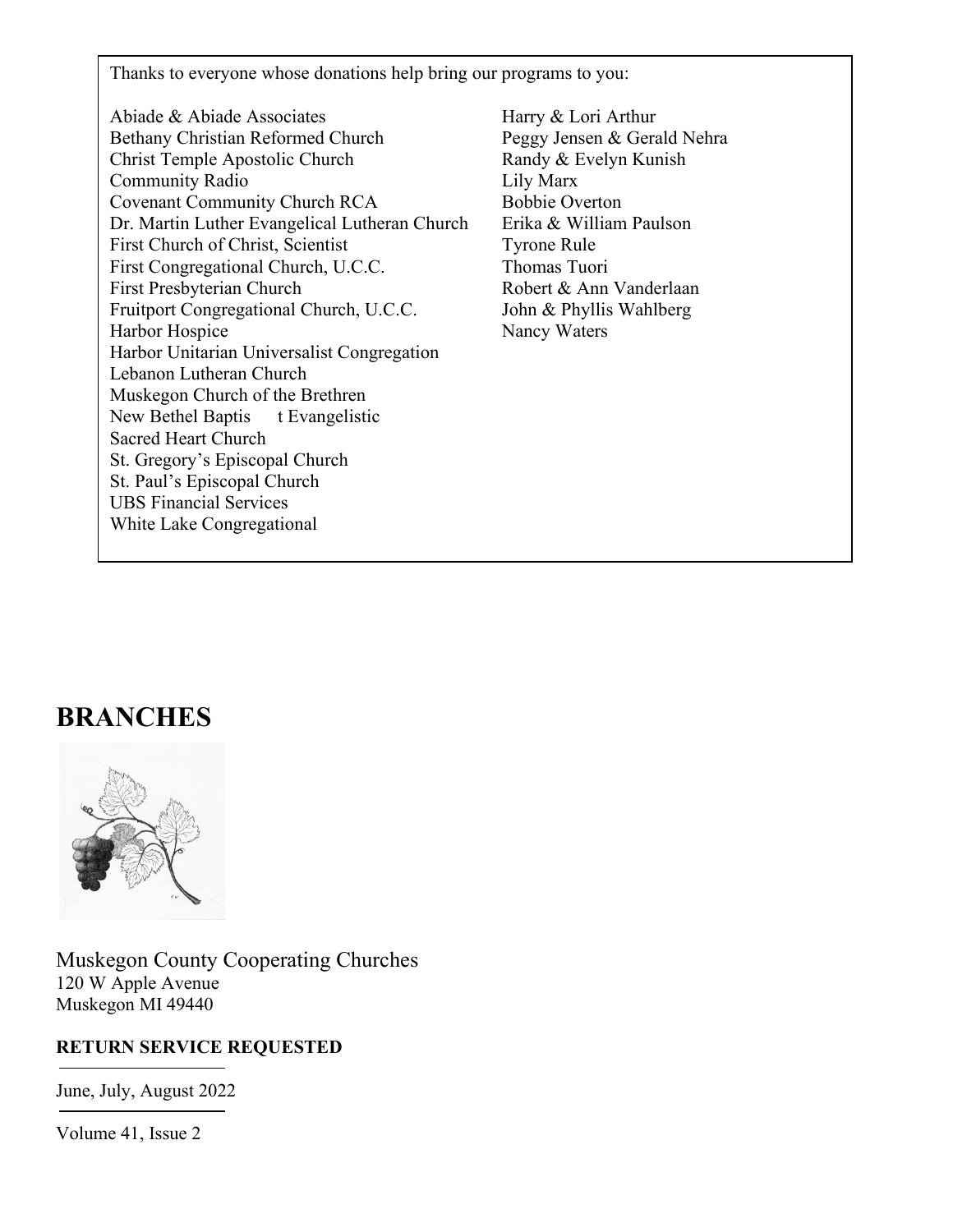#### A Publication of **Muskegon County Cooperating Churches**

Convening the Community of Faith

To serve the needs of the people of Muskegon County for more than 75 years

Welcome to a new issue of BRANCHES! If you have info you'd like considered for publication, please send it to [druidgriffin@aol.com](mailto:druidgriffin@aol.com) by August 24, 2022.

# **News from MCCC**

Muskegon County Cooperating Churches held its Annual Meeting on January 31, 2022 via Zoom. The budget for 2022 was approved, the actions of the board during the past year were ratified, and this past year's accomplishments were celebrated. New board members the Rev. Jared Rider from Church of God, United and Ms. Georgia Moss from Phillip Chapel African Methodist Episcopal Church were welcomed.

Following the Annual Meeting, the Board chose officers for 2022:

President: Paul Emick, Prince of Peace Catholic Church

Vice President: Rev. Cindy Barnum-Steggeda, 1<sup>st</sup> Congregational Church, UCC

Clerk: Brother Tom Wagner, Church of the Brethren

Treasurer: Rev. Timothy VanderHaar, First Congregational Church, UCC

Volunteer Program Coordinator: Rev. Lily Marx, St. Gregory's Episcopal Church

The **Peace and Justice** Committee of MCCC meets via Zoom at 11:00 am on the 2<sup>nd</sup> Thursday of each month. If you would like more information or the Zoom link, please contact Lily Marx at marxlily@yahoo.com

## **MCCC 2nd Annual Family Fun Fair Saturday, August 6**

Muskegon County Cooperating Churches presents the **2nd Annual Family Fun Fair** Saturday, August 6 from 10:30 am – 2:00 PM in Hackley Park in downtown Muskegon.

We invite YOU to participate – buy a booth for \$50 by contacting Lily Marx at 231-670-5911 or emailling marxlily@yahoo.com.

You can use your space to promote your Faith Organization or your No-Profit Organization. You can also provide fun, informative, or moneymaking activities such as: games, bounce house, dunk tank, worship tents, free food, hand crafted sale items, information tables, face painting or present music and/or dance.

Be creative! – choose activities which best represent your organization.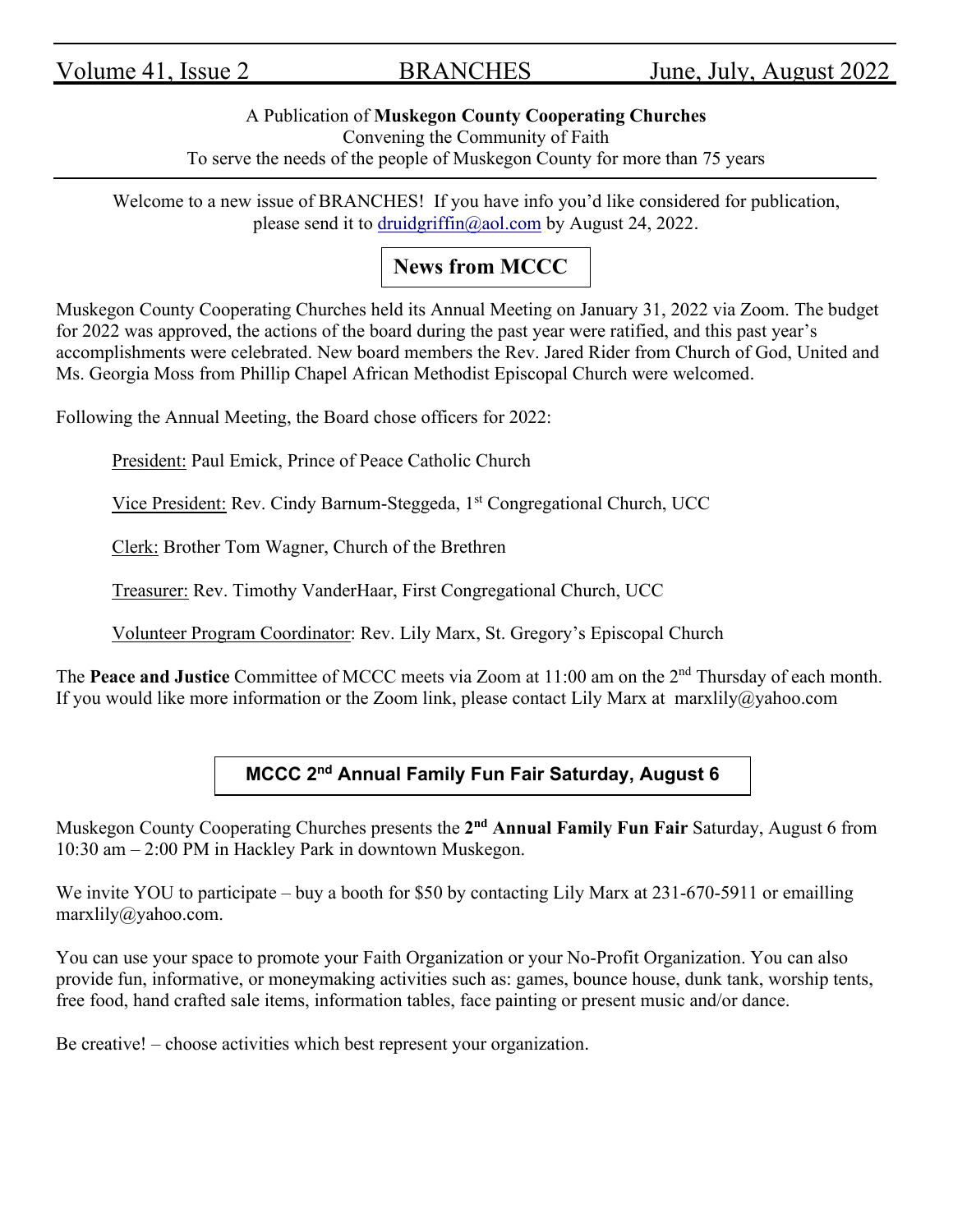#### **Tom Wagner, "Gleanings"**

**Micah 6:1-8, "Do Justice, Love Kindness, Walk Humbly"** This passage from the prophet **Micah** is quite familiar to me, particularly v. 8.

The Church of the Brethren summarized the verse for our "**Goals for the [19]80s**" in the phrase: "**Do justice, love kindness, walk humbly."** It frequently appeared in



denominational literature and even made its way to T-shirts and coffee mugs from Brethren Press. I had considerable exposure to the theme during the decade that included my final years of college, an archival internship at the denominational offices and seminary studies. I recall the imperatives primarily used as rationale for peace & justice advocacy and service ministries. Much of this was during the height of **U.S. interference in Central American civil wars**. I had older college friends helping rescue Salvadorians in U.N. refugee camps along the Honduran border. In the States, congregations were encouraged to offer their meetinghouses as **sanctuary** for Central American refugees. At the time, the Reagan Administration refused to recognize their claims for asylum. Some of us risked legal trouble by providing **transportation and shelter** to refugees on their way to sanctuary sites. Some of us followed a **legal route**, volunteering with a program that bailed out vetted refugees from an INS prison in Texas, prepared them for interviews with the Canadian consulate in Atlanta for **resettlement in Canada**. INS refunded the bail once the refugees crossed the Canadian border. The organization then recycled the bail for more refugees. Some of us had ties to both underground and over-ground movements.

In the Hebrew Bible or **TANAKH**, Micah appears among **the Prophets** (Neviim), the second of three major divisions of the sacred text. Jewish tradition divides this group into the Former Prophets (Joshua through Kings) and the **Latter Prophets** (Isaiah through Malachi, excluding Daniel). Micah is part of a further subdivision of 12 short prophetic books collectively known as **The Twelve.** Christian tradition, following the book arrangement in the **Septuagint** (LXX)--the 2nd century B.C.E. Greek translation of the Hebrew Bible places the prophets at the end of the Old Testament. The 4<sup>th</sup> century C.E. African bishop Augustine of Hippo (354-430 A.D.) was the first to refer to The Twelve as "**The Minor Prophets**" due to their relative brevity compared to the much larger works of Isaiah, Jeremiah and Ezekiel. The designation has stuck.

Micah was active between the **late 8th century and early 7th century B.C.E in Judah**. He was roughly contemporary with Isaiah, living in the fertile foothills southwest of Jerusalem, near the border with Philistia, in the **rural village of Moresheth**. This country preacher **denounced capital city elites** who used their power and wealth to **displace traditional small landholders** through dishonest business practices, abetted by religious leaders willing to legitimate the power structure. Micah likely saw firsthand examples of dispossession among his neighbors. On the international scene, the **Assyrian Empire** was on the move. The Northern Kingdom of **Israel** first became a tributary state of Assyria in 841 B.C.E. By **722 B.C.E**. Assyria completely absorbed the kingdom, destroyed its capital Samaria and deported much of the population. **Judah** became a vassal state to Assyria much later in **732 B.C.E.** and became subject to frequent invasions. Micah was well aware that the invaders would eventually sweep through his home area on their way to Jerusalem. However, the final invasion and destruction of Jerusalem he warned about came much later in **586 B.C.E**. under the **Babylonians**, as the consequence of the ruling class' corruption and injustice. While Micah pronounces some rather harsh judgments, his text also includes messages of **hope**. **Micah 4:1-4** speaks of a time of peace when weapons of war will be repurposed as **agricultural tools**. **Micah 5:2** looks forward to **a future Davidic king** who will arise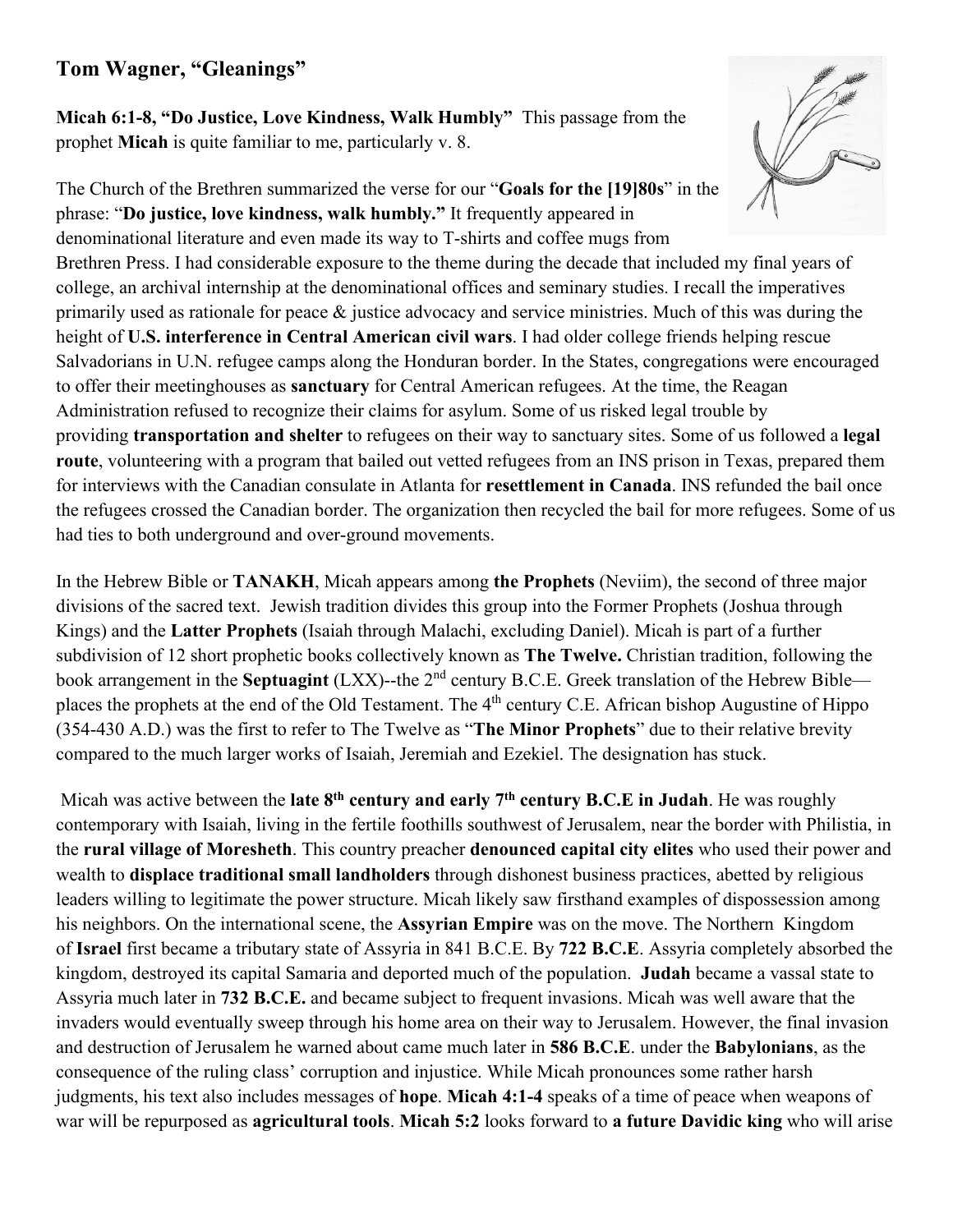from the humble village of **Bethlehem**. The Gospel of Matthew much later applied the passage to the **birth of Jesus**.

 In our Chapter 6 reading, **YHWH issues summons for a lawsuit against** Judah's leaders before the **mountains, hills and even the foundations of the earth** (vv.1-2). The natural world participates in the proceedings. In v. 3 YHWH begins by asking the people, "**What wrong have I done you? What hardship have I caused you?" daring them to "Testify against me!"** (Jewish Publication Society) God then recites a short list **acts of salvation** performed from the escape from Egyptian slavery, through the wilderness years and early settlement in Canaan. The defendants respond in vv. 6-7 asking what ritual **sacrifices** would satisfy YHWH's claims. The proposed offers **become more extravagant in each line**: year old calves, thousands of rams or 10,000 rivers of oil. The proposals likely serve as commentary on how the wealthy think they can buy their way out of trouble. It also raises the prior question how they got their wealth. While **child sacrifice** was known as a fertility rite among neighboring peoples, it likely is listed here for **shock effect**. Micah responds, YHWH has already revealed the **requirements: to do justice, love kindness and walk humbly with God.** The verse summarizes the **Torah**. Centuries later Jesus of Nazareth summarized the teachings of the Law (Torah) and prophets in the command to **love both God and neighbor** (Matt. 22:34-40 and parallels). Both summaries are a reminder that our relationships to each other are central to our relationship with the divine.

> Brother Tom Wagner serves MCCC as clerk and is a former pastor for the Church of the Brethren (This is an excerpt from a longer sermon.

The full text is available at  $\frac{h(t) s}{h(t) s(t)}$  harboruu.org/wp-content/uploads/2022/05/BrotherTomsService.pdf)

**Lebanon Lutheran Church Celebrates 150 Years!**

Muskegon County Cooperating Churches is pleased to recognize **Lebanon Lutheran Church** for 150 years of faithful service to the Whitehall and Montague communities.

## **Sign Up for MCCC's Weekly BLASTS**

Get weekly updates from Muskegon County Cooperating Churches! MCCC does a weekly email "Blast"every Thursday for the next week. Get the latest information, direct to your inbox! Email the office at [office.mccc@frontier.com](mailto:office.mccc@frontier.com) and sign up for the "BLASTS" today!

#### **Muskegon CROP Hunger Walk Team Captains' Rally August 25**

The congregational and/or organizational team captains for this year's Muskegon CROP Hunger Walk will gather Thursday, August 25, 7:00 pm at Central United Methodist Church, 1011 Second Street in downtown Muskegon. Be part of this great work to help feed hungry people both here in Muskegon County and around the world. Get supplies and learn about this project, which has already raised over \$1 million dollars to help our neighbors.

SAVE the Date! The 42<sup>nd</sup> Annual Muskegon CROP Hunger Walk will be Sunday, October 2, 2022. For details, email [muskegoncropwalk@gmail.com](mailto:muskegoncropwalk@gmail.com)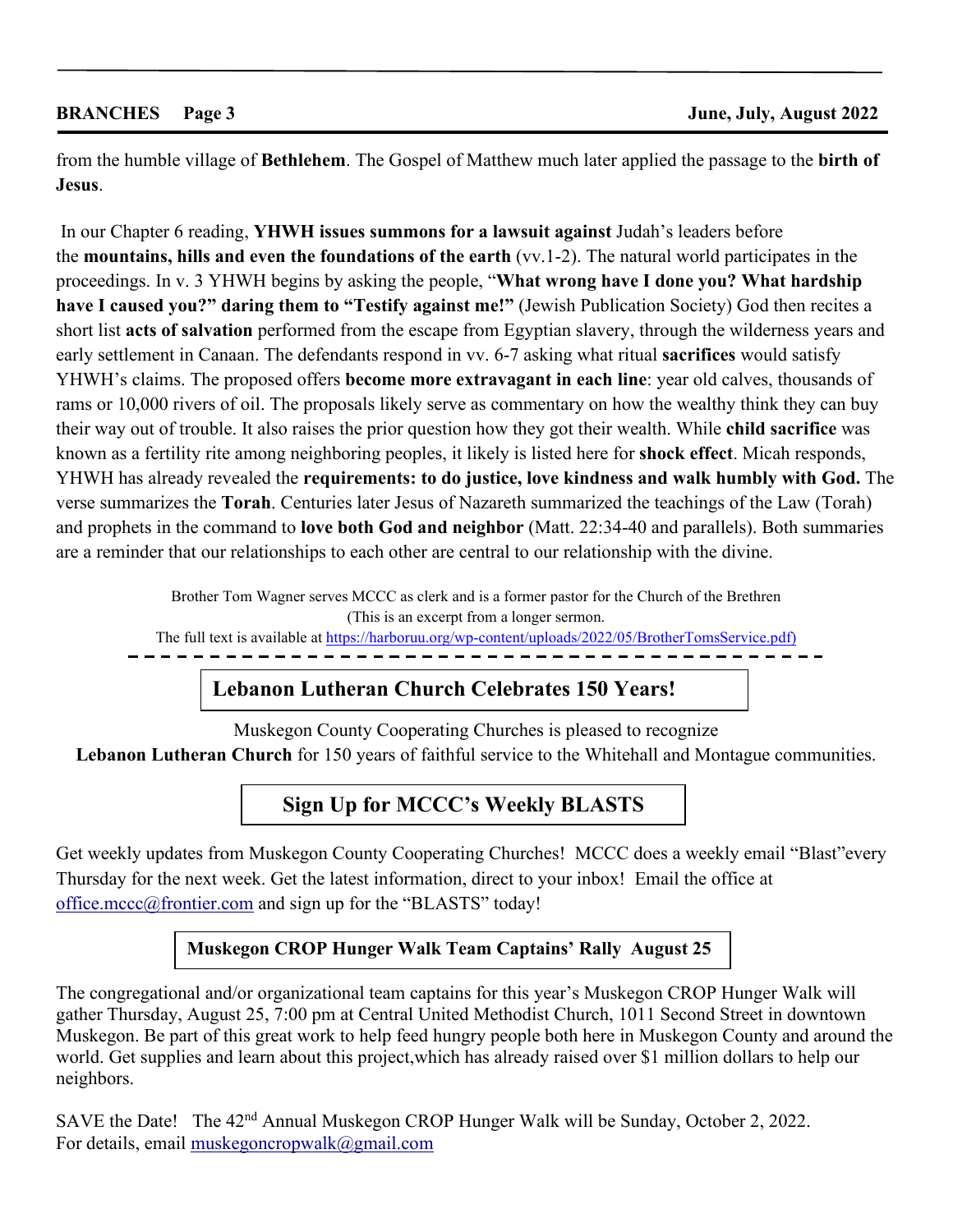## **MLK Unity Breakfast June 10**

The 25th annual Dr. Martin Luther King, Jr. Unity Breakfast on Friday, June. 10, 2022 will see a move of the event to the VanDyk Mortgage Convention Center, in downtown Muskegon. In addition the event will move to a half day conference format with back to back breakout sessions following the keynote address. The keynote address by Donna Brazile, a Washington DC political strategist and regular national news contribute will provide a comprehensive picture of what's going on in our nation's capital. For more information, please contact [dan.rinsema-sybenga@muskegoncc.edu.](mailto:dan.rinsema-sybenga@muskegoncc.edu)

## **Juneteenth Celebrations!**

**Junteenth Celebration Weekend** June 17-19 Mona Lake Park

Free food and fun activities. Sponsored by the Community Foundation for Muskegon County, United Way of the Lakeshore, the Rotary Club of Muskegon, and many other community organizations and businesses. Contact Jennifer Ross at 231-903-9981 or email junteencelebrationmh@gmail.com

**Junteenth Celebration** June 18 1:00 – 4:00 pm

"A Day of Remembrance" will take place at the Loftis Youth and Community Dream Center, 2301 Sixth Street in Muskegon Heights.

Westshore Christian Academy, at that location, will be open for tours and registration.

Hackley Community Care will provide information about and tours of their mobile dental unit.

Muskegon County's vaccine unit will provide free COVID testing & shots.

The Supper House will be providing free meals – serving until the food is gone

## **Freedom Now! Christian Science Lecture June 18, 2:00 PM**

The speaker is Patricia Woodard, CS. This lecture will be held at the Muskegon Museum of Art, 296 W Webster Avenue in Muskegon. "A fresh perspective on God and God's creation brings healing now, just as it did in Jesus' time. Talk about freedom!"

Contact 231-722-7704 for more information.

# **Feeding America Training Event in Muskegon Aug. 23**

Does your congregation or organization do Mobile Food Pantries, or are you interested in learning how to? This training session is for you! Each group doing mobile food pantries must have folks officially certified by Feeding America periodically. Here is your chance to get this training in Muskegon. The training will be hosted by Feeding America, and will be held at First Congregational Church, U.C.C.,1201 Jefferson.

First Congregational Church, U.C.C. has installed a new air filtration system to ensure everyone's health.

To register, please contact Kasey Rose at MCCC, at office.mccc@frontier.com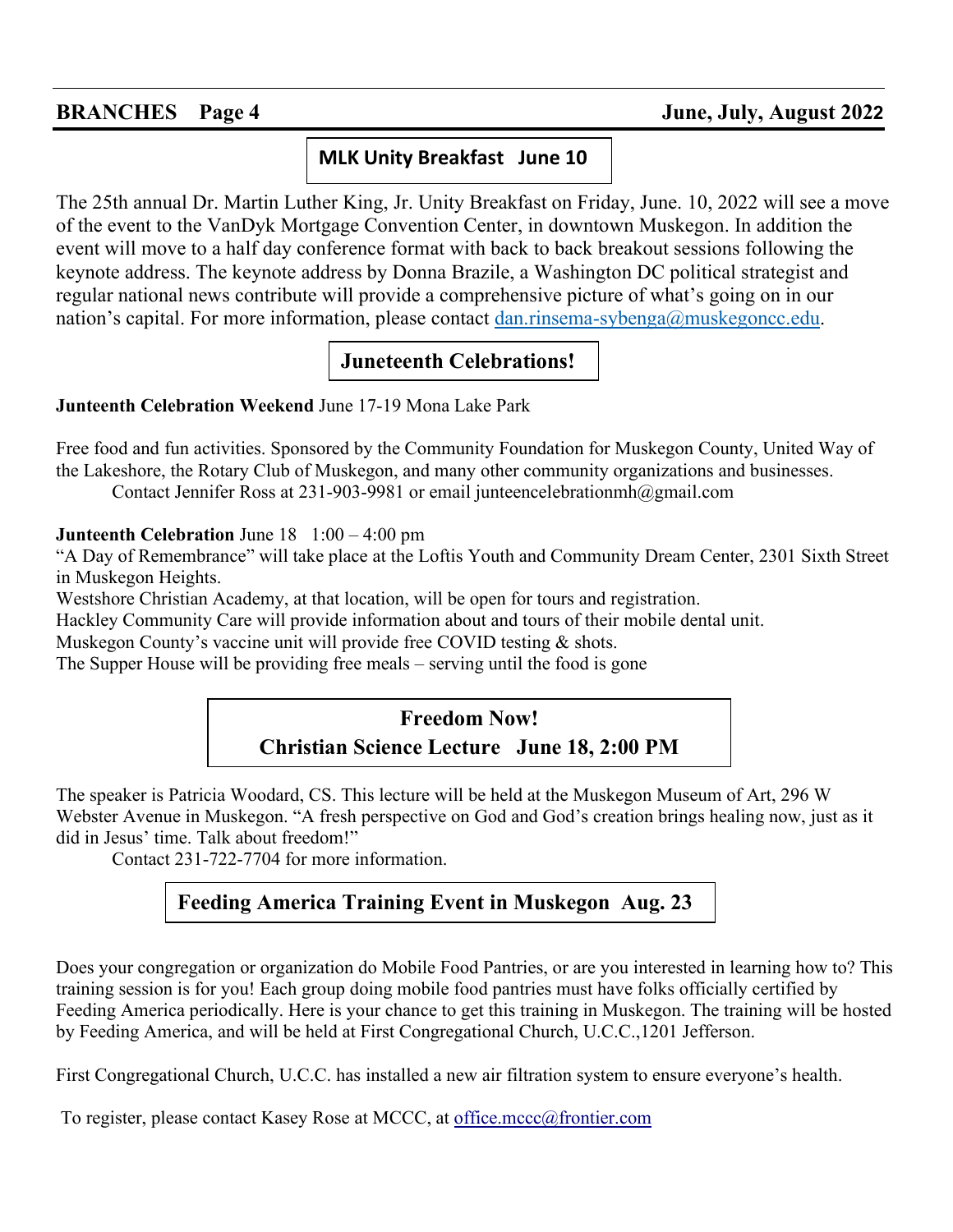### **Beautify the Heights! June 18, July 16, August 20**

Come help beautify our community! This event will be held every  $3<sup>rd</sup>$  Saturday during the summer. Clean-ups will be held from  $8 \text{ am} - 2 \text{ pm}$ , at different locations throughout the city.

### **Loaves of Grace Food Pantry Dates**

**Loaves of Grace Food Pantry** will distribute food June 11 & 25, July 9 & 23, August 13 & 27, and September 10 & 24. Loaves of Grace Food Pantry is located at and serves from 10:00 AM – 2:00 PM at 1050 Southern Avenue.

## **1M Project Community Picnic July 23rd in Hackley Park**

**1MProject** is sponsoring a community picnic on Saturday, July 23<sup>rd</sup> in Hackley Park in downtown Muskegon. They plan to offer free food, live music, a street bike performance with Ride4life, a kids play area, and many giveaways. If your congregation would like to be part of this event, contact Jen DeBrot at 231-215-6894 or visit 1MProject.org.

### **Opioid Summit Tuesday, August 2**

An **Opioid Summit** will take place in Muskegon on Tuesday, August 2, from 8:00 am – 3:30 pm. "Addiction kNOw More" is sponsored by the Muskegon County Opioid Task Force. Want a way to make an impact on your community or get the word out about your most recent organization projects, while ALSO being able to learn about the effects and harms of addiction in Muskegon County? Come and host a booth at the 2022 Opioid Task Force Summit and have the opportunity to be involved in your community, grow yourself, and help your organization get publicity about the special programs or resources you are able to offer.

CEUs are available for attendeesFor details, contact Lia Mayerski at 231-724-1263 or email [mayerskil@co.muskegon.mi.us](mailto:mayerskil@co.muskegon.mi.us) 

### **Summer Reading at the Library!**

**Summer Reading Programs** start at all area libraries June 13! Check out what's happening at your favorite library this summer! Hackley Public Library [www.hackleylibrary.org](http://www.hackleylibrary.org/) Muskegon Area District Libraries [www.madl.org](http://www.madl.org/) 

# **100 Years of the NAACP in Muskegon**

Are you looking for an interesting and educational program idea? "Black History" happens all year long. To learn more about the Black experience in Muskegon, take a look at this great 33 minute film on YouTube, produced by Branch #3147 of the NAACP, about its work through the years. Some